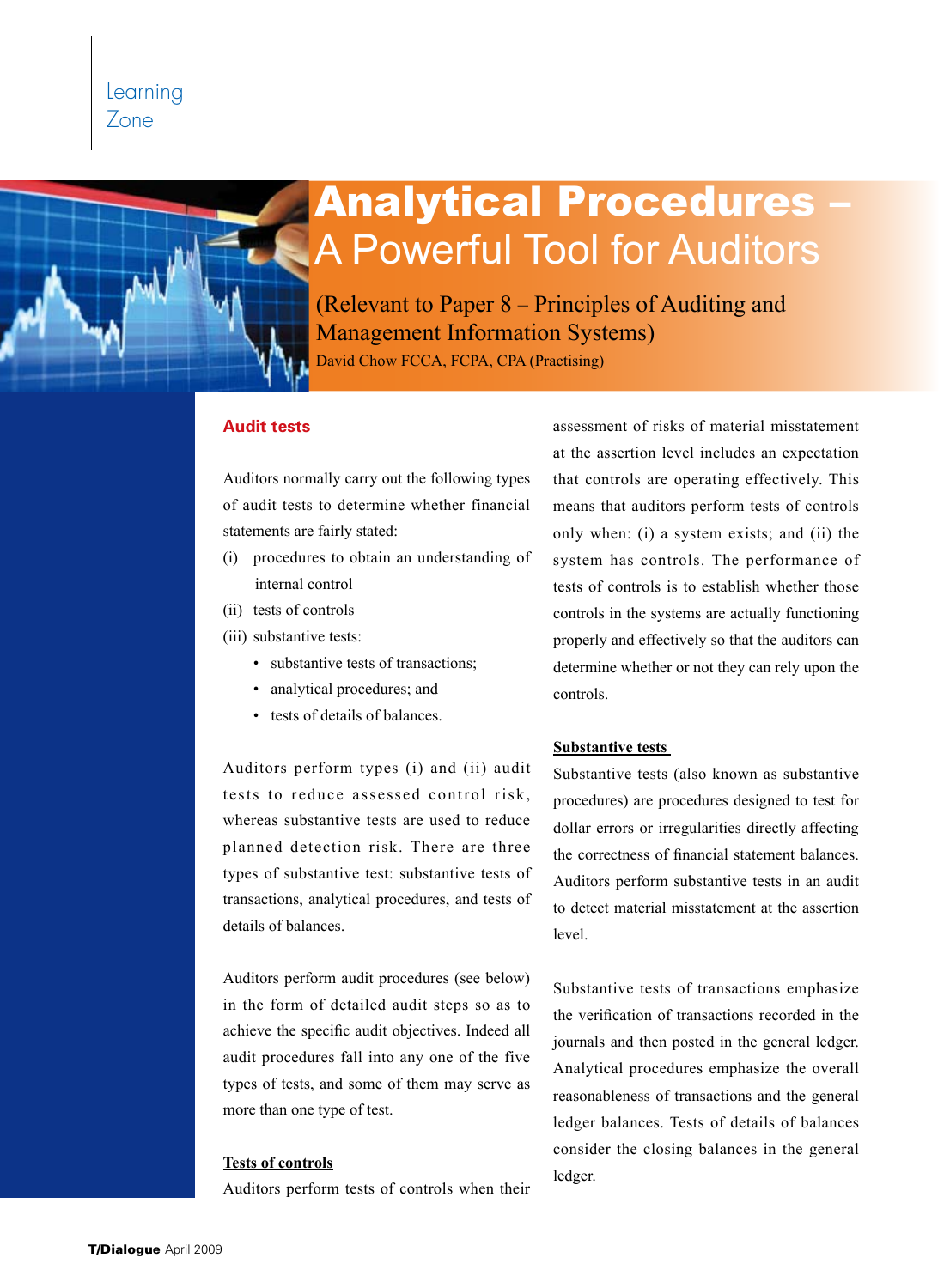# **Relationship between tests of controls and**

## **substantive tests**

In tests of controls, an exception is only an indication of the likelihood of errors or irregularities affecting the dollar value of the financial statements, whereas an exception in substantive tests is a financial statement misstatement. Exceptions in tests of controls are significant only if they occur with sufficient frequency to cause the auditors to believe that there may be material dollar misstatements in the financial statements. Auditors would then need to plan to perform substantive tests to determine whether dollar misstatements have actually occurred.

# **Audit procedures**

Auditors utilize the following types of audit procedures to collect audit evidence:

- (i) inspection
- (ii) observation
- (iii) inquiry
- (iv) confirmation
- (v) recalculation
- (vi) re-performance
- (vii) analytical procedures.

They document the findings and conclusions from the audit procedures performed so as to provide: (i) a sufficient and appropriate record of the basis for the auditors' report; and (ii) evidence that the audit was performed in accordance with Hong Kong Standards on Auditing and applicable legal and regulatory requirements.

# **Analytical procedures**

Bright readers may have noticed that analytical procedures serve as both audit tests and audit procedure. Let's study the roles of analytical procedures in an audit.

Analytical procedures refers to the analysis of significant ratios and trends including the resulting investigation of fluctuations and relationships that are inconsistent with other relevant information or which deviate from predicted amounts.

#### **Nature of analytical procedures**

These may be achieved through the consideration of comparisons of the entity's financial information with, for example:

- • Comparable information for prior periods
- The entity's anticipated results
- • Similar industry information.

When performing analytical procedures, the auditors examine both financial data and nonfinancial data, such as the number of employees. Before starting their analytical procedures, auditors estimate the expected value (of the ratio/ trend/ account balance/ transaction, etc.) before calculating the actual value so as to avoid the actual value being biased for the auditor's estimate of the expected value. The expected results are estimated based on preliminary discussions with the clients.

After having performed their analytical procedures, the auditors then compare the actual results with those expected and look for reasons for any significant variations. Unexplained variations may indicate a misstatement in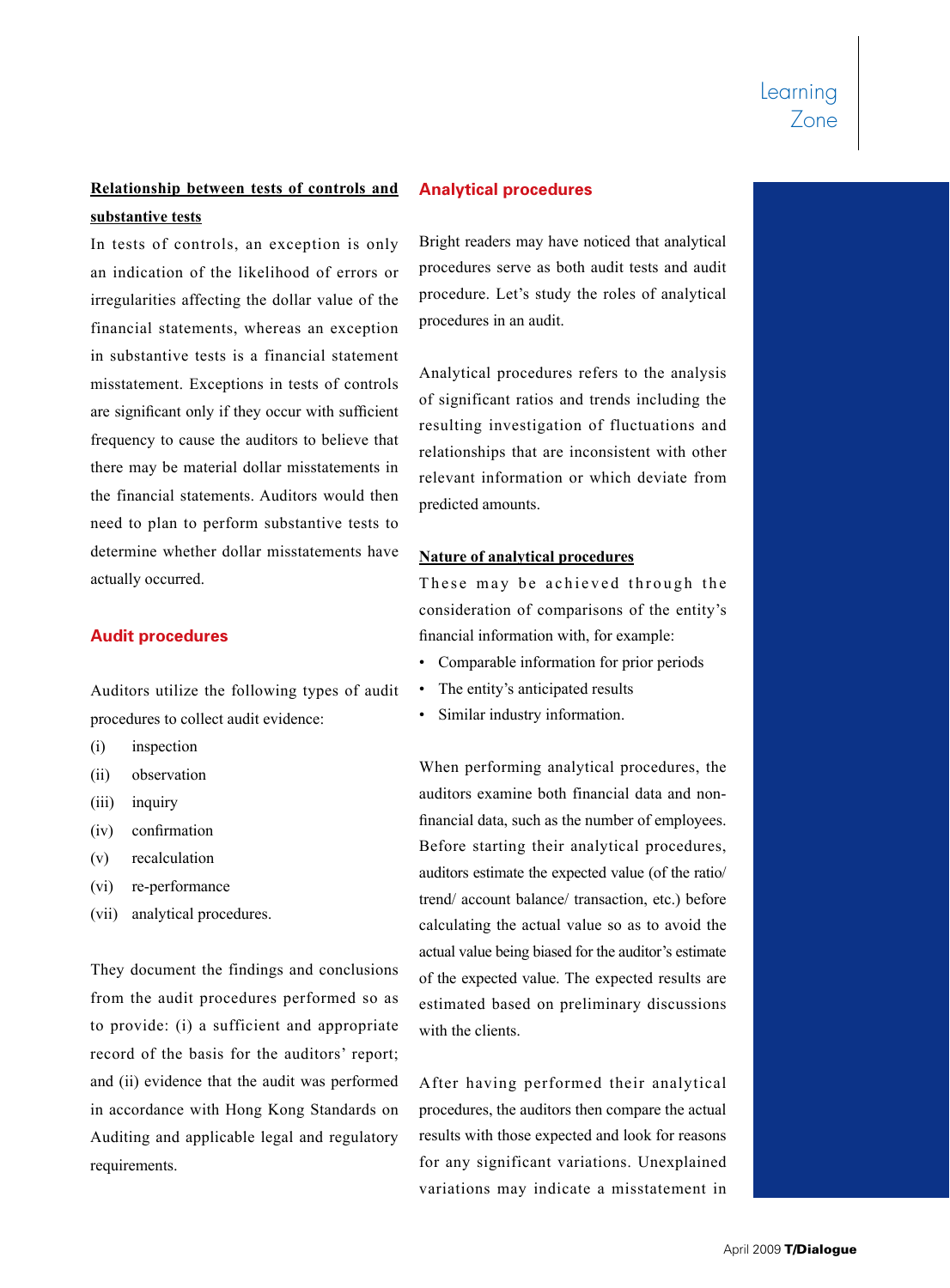the figures in that area, which would lead the auditors to plan their audit work to devote more time and resources to those areas. When the application of analytical procedures does not identify any unusual or unexpected differences, the results provide evidence in support of management's assertions.

#### **Timing and purpose of analytical procedures**

Analytical procedures may be performed at any of all three stages in the audit process: the planning phase, the testing phase and the completion phase.

During the planning phase, analytical procedures can be used as risk assessment procedures. They help auditors identify significant matters requiring special consideration later in the audit engagement, such as to:

- understand the client's industry and business
- assess going concern
- indicate possible misstatements
- reduce detailed tests.

During the testing phase, analytical procedures can be used as substantive procedures in collecting appropriate audit evidence. They can be performed together with other substantive procedures (substantive tests of transactions and tests of details of balances) and they help to:

- indicate possible misstatements
- reduce detailed tests.

During the completion phase, analytical procedures can be used as part of an overall review of the financial statements for the auditors to reach conclusions about the fair presentation of the financial statements. The analytical procedures help the auditors to take a final review of the audited financial statements objectively and help to:

- assess going concern
- indicate possible misstatements.

# **Limitation of analytical procedures as substantive procedures**

Analytical procedures only provide conclusions on reasonableness of data rather than precision and cannot easily be linked to specific assertions (i.e. the nature or cause of a difference); therefore analytical procedures are less persuasive than tests of details of balances. The substantive evidence gathered using analytical procedures is thus generally used to corroborate other substantive evidence gathered, rather than being used as a sole source of evidence.

## **Cost-benefit of analytical procedures**

Analytical procedures cost the least because of the relative ease of making calculations and comparisons. It is quite often easier for auditors to obtain considerable information about potential misstatements by simply comparing two or three numbers. Tests of controls are low cost because auditors simply make inquiries and observations and examine the evidence of the performance of controls, such as initials on documents. These tests can be done on a large number of items within a short period of time. However, substantive tests of transactions are more expensive because they may include re-